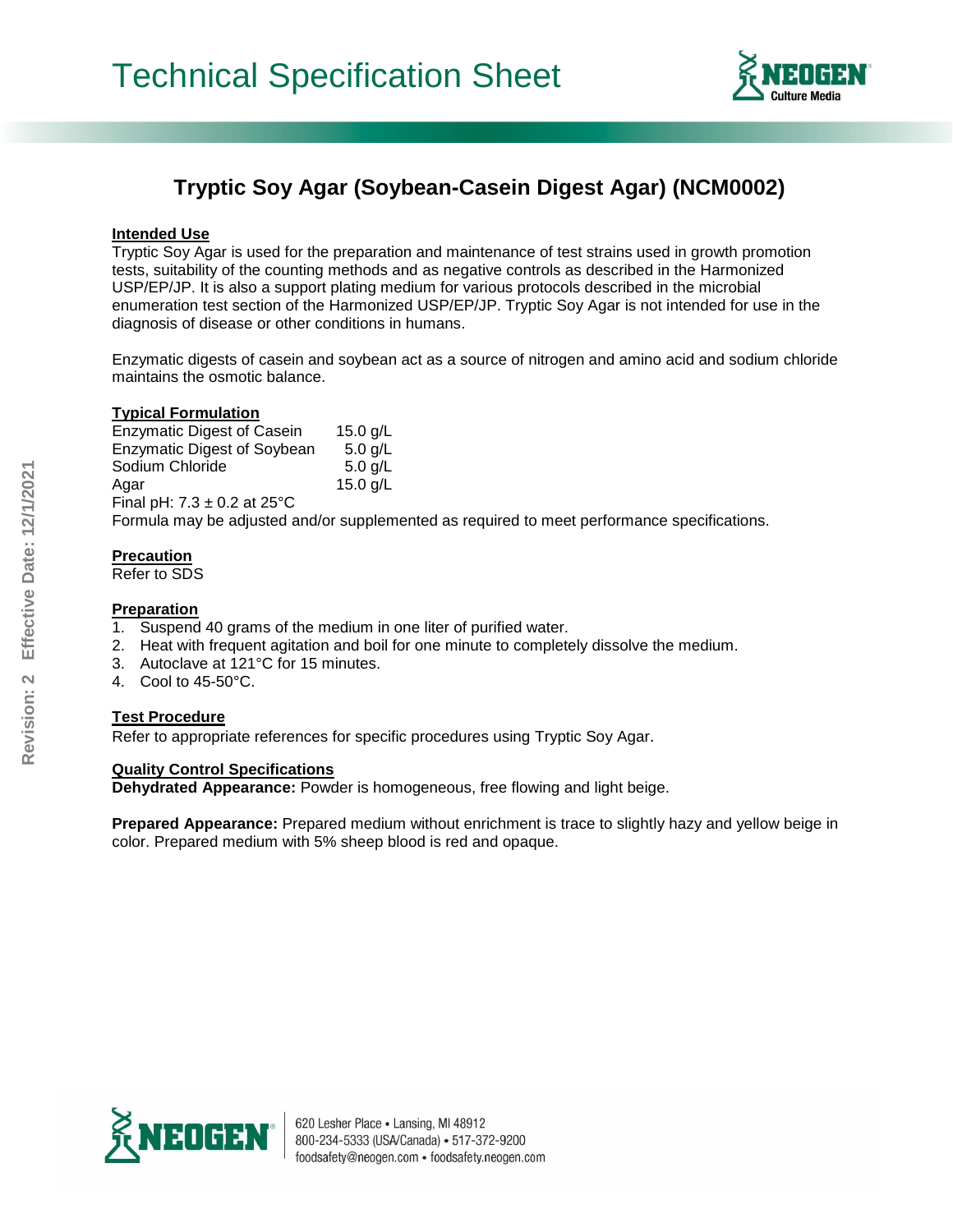

**Expected Cultural:** Cultural response on Tryptic Soy Agar tested at Harmonized USP/EP/JP specified temperatures and incubation times.

| Microorganism                            | Approx. Inoculum<br>(CFU) | <b>Recovery</b> |
|------------------------------------------|---------------------------|-----------------|
| Aspergillus brasiliensis ATCC® 16404     | 10-100                    | 70-200%         |
| Bacillus subtilis ATCC® 6633             | 10-100                    | 70-200%         |
| Candida albicans ATCC <sup>®</sup> 10231 | 10-100                    | 70-200%         |
| Escherichia coli ATCC® 8739              | 10-100                    | 70-200%         |
| Pseudomonas aeruginosa ATCC® 9027        | 10-100                    | 70-200%         |
| Salmonella typhimurium ATCC® 14028       | 10-100                    | 70-200%         |
| Staphylococcus aureus ATCC® 6538         | 10-100                    | 70-200%         |
| Staphylococcus epidermidis ATCC® 12228   | 10-100                    | 70-200%         |

Tryptic Soy Agar was prepared according to label directions with 5% sheep blood and inoculated. Cultures were incubated at 30 - 35°C under the appropriate atmosphere and examined for growth at 18 – 24 hours.

| Microorganism                       | Approx. Inoculum | <b>Expected Results</b> |                  |
|-------------------------------------|------------------|-------------------------|------------------|
|                                     | (CFU)            | <b>Recovery</b>         | <b>Hemolysis</b> |
| Escherichia coli ATCC® 25922        | $10 - 100$       | 70-200%                 | Beta hemolysis   |
| Staphylococcus aureus ATCC® 25923   | $10 - 100$       | 70-200%                 | Beta hemolysis   |
| Streptococcus pneumoniae ATCC® 6305 | $10 - 100$       | 70-200%                 | Alpha hemolysis  |
| Streptococcus pyogenes ATCC® 19615  | $10 - 100$       | 70-200%                 | Beta hemolysis   |

The organisms listed are the minimum that should be used for quality control testing.

### **Results**

Refer to appropriate references for test results.

#### **Expiration**

Refer to expiration date stamped on the container. The dehydrated medium should be discarded if it is not free flowing, or if medium has changed from the original color. Expiry applies to medium in its intact container when stored as directed.

#### **Limitations of the Procedures**

Due to nutritional variation, some strains may be encountered that grow poorly or fail to grow on this medium.

### **Storage**

Store dehydrated culture media at 2 – 30°C away from direct sunlight. Once opened and recapped, place the container in a low humidity environment at the same storage temperature. Protect from moisture and light by keeping container tightly closed.

### **References**

- 1. European Pharmacopoeia 10th Edition (2020)
- 2. United States Pharmacopeia National Formulary 2018: USP 41 NF 36
- 3. Japanese Pharmacopeia 17<sup>th</sup> Edition (2017)
- 4. Orth, D. S. 1993. Handbook of cosmetic microbiology. Marcel Dekker, Inc., New York, NY.



620 Lesher Place . Lansing, MI 48912 800-234-5333 (USA/Canada) · 517-372-9200 foodsafety@neogen.com . foodsafety.neogen.com